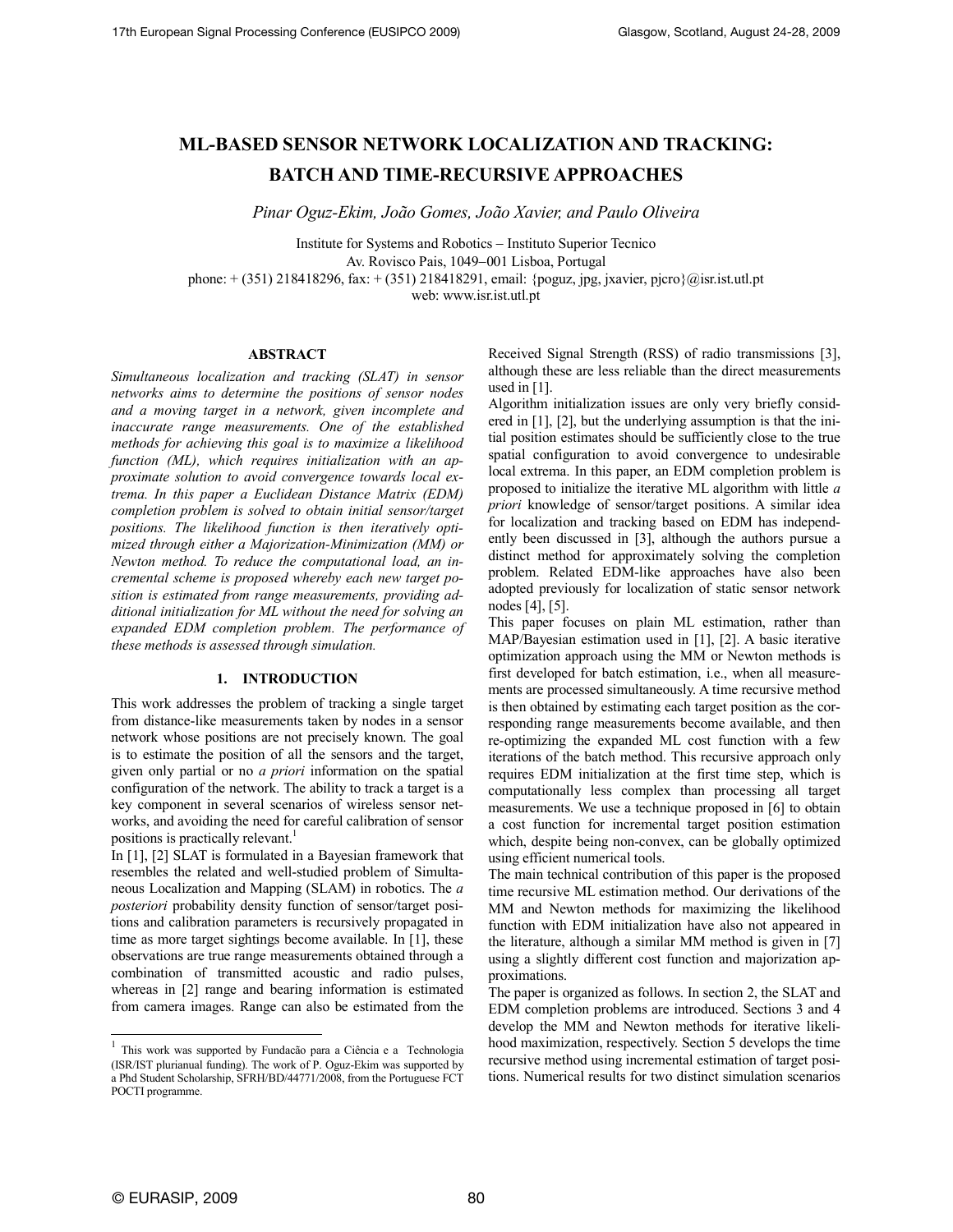of batch and time recursive approaches are presented in Section 6. Finally, Section 7 summarizes the main conclusions and discusses directions for future research.

# 2. PROBLEM FORMULATION AND EUCLIDEAN DISTANCE MATRIX COMPLETION

#### 2.1 Problem Formulation

The network comprises sensors at unknown positions  $\{x_1, x_2, ..., x_n\} \in R^2$ , a set of reference sensors (anchors) at known positions  $\{a_1, a_2, ..., a_l\} \in \mathbb{R}^2$ , and target positions  $\{e_1, e_2, ..., e_m\} \in R^2$ . A central processing node has access to range measurements between each target position and all sensors and anchors, namely,  $d_{ij} = ||x_i - e_j|| + w_{ij}$  and  $d_{kj} = ||a_k - e_j|| + w_{kj}$ , where  $w_{ij}$ , and  $w_{kj}$  denote noise terms and. A practical system that provides such range measurements is used, e.g., in [1]. If errors are Gaussian, independent and their variances are identical, maximizing the likelihood for the full batch of observations is equivalent to minimizing the cost function

$$
\theta(x) = \sum_{i,j} (||x_i - e_j|| - d_{ij})^2 + \sum_{k,j} (||a_k - e_j|| - d_{kj})^2.
$$
\n(1)

The full set of unknown sensor and target positions is concatenated into column vector x, the argument of  $\theta$ . Due to the nature of this problem the function  $\theta$  is invariant to global rotation, translation and reflection in the absence of anchors. In our simulations  $l = 3$  anchors are used, which is enough to remove those ambiguities and to obtain a well-posed optimization problem. Although the localization problem is formulated here in  $R^2$  the proposed algorithms could handle any embedding dimension by appropriate number of anchors. As in many other ML problems, the function  $\theta$  is in general nonconvex and multimodal, hence iterative optimization algorithms have to be initialized sufficiently close to the global minimum to avoid convergence towards local minimizers. In this work a suitable initial point is obtained through EDM completion.

#### 2.2 Euclidean Distance Matrix Completion

A partial pre-distance matrix  $C$  is a matrix with zero diagonal entries and with certain elements fixed to given nonnegative values; the remaining elements are considered free. In this particular setup the fixed elements are the squared observed distances,  $C_{ij} = d_{ij}^2$ . The nearest EDM problem is to find an EDM that is nearest in the Frobenius norm to matrix  $C$ , when the free variables are not considered. The geometry and properties of EDM (a convex cone) have been extensively studied in the literature [8], [9]. The nearest Euclidean distance matrix problem is formulated as

$$
\begin{array}{ll}\n\text{minimize} & \|W \odot (C - D)\|_F^2, \\
\text{subject to} & D \in EDM \text{ Cone}\n\end{array} \tag{2}
$$

where  $W$  is a mask matrix with zeros in the entries corresponding to free elements of the pre-distance matrix C, and ones elsewhere, and  $\odot$  denotes the Hadamard product. Problem (2) is equivalent to a semidefinite program (SDP), which can be solved by standard convex optimization software.

# 2.3 Estimation of Sensors and Target Positions

Define a matrix Y whose columns hold all sensor, anchor and target coordinates, globally translated so that their average is located at the origin. Then the Gram matrix  $Y^T Y$  can be obtained from the EDM matrix  $D$  by a linear transformation [8, Sec. 8.3], from which spatial coordinates  $Y$  are extracted by singular value decomposition (SVD) up to a unitary matrix. In most cases the SVD will return a coordinate matrix whose rank is greater than the embedding dimension (2, in this work), so valid coordinates are obtained by truncating the SVD to the appropriate rank.

Anchors are used to estimate the residual unitary matrix Q after SVD by solving the Procrustes problem, [10]

$$
\begin{aligned}\n\text{minimize} & \|A - QY_A\|_F^2, \\
\text{subject to} & Q^T Q = I\n\end{aligned}
$$

where the columns of A hold the anchor positions, and  $Y_A$ denotes the relevant subset of the columns of the truncated SVD output Y. This problem has a closed-form solution.

Observation noise can significantly disrupt the estimated sensor/target coordinates through EDM completion and rank truncation, and it was found that much more accurate results are obtained by using those as a starting point for likelihood maximization. We propose to iteratively minimize the cost function (1) using the MM and Newton methods.

## 3. METHOD I: MAJORIZATION-MINIMIZATION

The key idea of MM is to find, at a certain point  $x^t$ , a simpler function that has the same function value at  $x^t$  and anywhere else is larger than or equal to the objective function to be minimized. Such a function is called a majorization function. By minimizing the majorization function we obtain the next point of the algorithm, which also decreases the cost function [11]. Define

$$
f_{ij}(x) = ||x_i - e_j|| \text{ and } g_{kj}(x) = ||a_k - e_j||,
$$
 (3)

and assume that sensors and targets are not at the same positions, i.e.,  $x_i \neq e_j$ ,  $a_k \neq e_j$ . Expand (1) as

$$
\theta(x) = \sum_{i,j} (f_{ij}^2(x) - 2d_{ij}f_{ij}(x) + d_{ij}^2) + \sum_{k,j} (g_{kj}^2(x) - 2d_{kj}g_{kj}(x) + d_{kj}^2).
$$

Since  $f$  and  $g$  are convex functions there holds

$$
f_{ij}(x) \ge f_{ij}(x^t) + \nabla^T f_{ij}(x^t)(x - x^t),
$$

hence,

$$
\theta(x) \le \sum_{i,j} (f_{ij}^2(x) - 2d_{ij}f_{ij}(x^t) - 2d_{ij}\nabla^T f_{ij}(x^t)(x - x^t) + d_{ij}^2) + \sum_{k,j} (g_{kj}^2(x) - 2d_{kj}g_{kj}(x^t) - 2d_{kj}\nabla^T g_{kj}(x^t)(x - x^t) + d_{kj}^2). \tag{4}
$$

Thus, the proposed majorization function on the right side of (4) is quadratic and easily minimized. The MM iteration is

$$
x^{t+1} = argmin_{x} \sum_{i,j} (f_{ij}^{2}(x) - 2d_{ij} \nabla^{T} f_{ij}(x^{t}) x) +
$$
  
 
$$
\sum_{k,j} (g_{kj}^{2}(x) - 2d_{kj} \nabla^{T} g_{kj}(x^{t}) x).
$$

To find the solution, rewrite (3) as  $f_{ij}(x) = ||M_{ij}x||$ , where the linear operator  $M_{ij}$  extracts from x the difference  $x_i - e_j$ .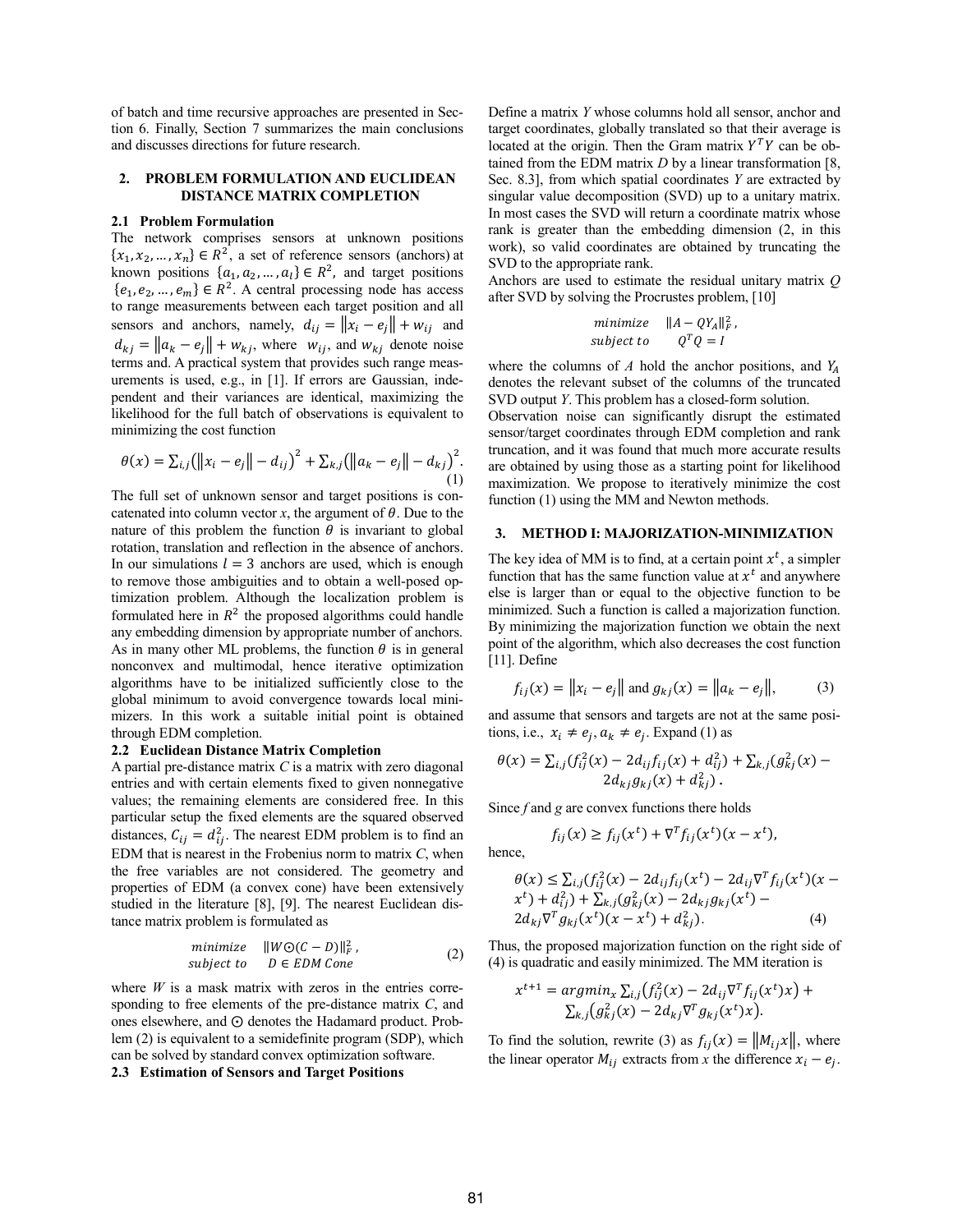The same process is applied to the function  $g_{kj}(x) =$  $\|a_k + N_j x\|$  with suitably defined  $N_j$ , yielding the gradients

$$
\nabla f_{ij}(x) = \frac{M_{ij}^T M_{ij} x}{\|M_{ij} x\|} \text{ and } \nabla g_{kj}(x) = \frac{N_j^T (a_k + N_j x)}{\|a_k + N_j x\|}.
$$

Therefore, the new point is obtained by solving the linear system:

$$
\left[\sum_{i,j} M_{ij}^T M_{ij} + \sum_{k,j} N_j^T N_j \right] x^{t+1} = \sum_{i,j} d_{ij} \nabla f_{ij}(x^t) + \sum_{k,j} d_{kj} \nabla g_{kj}(x^t) - \sum_{k,j} a_{ik}^T N_j.
$$

#### 4. METHOD II: NEWTON ALGORITHM

Newton's algorithm with an appropriate line search applied to a convex function f ensures  $f(x^{t+1}) < f(x^t)$  except when  $x^t$  is an optimal point. A search direction at the point x is found from the gradient and Hessian of  $f$  as

$$
\Delta x = -\nabla^2 f(x)^{-1} \nabla f(x).
$$

The step length in that direction can be calculated using backtracking line search as follows. Start with  $\delta = 1$  as a step length and check if Armijo's rule holds:

$$
f(x + \delta \Delta x) \le f(x) + \alpha \delta \nabla f(x)^T \Delta x,
$$

where  $\alpha \in (0, 0.5)$ . If not, reduce  $\delta$  by half and recheck. If it holds, then the next iterate is  $x = x + \delta \Delta x$ . Continue until the stopping criterion holds [8].

Using the output of EDM completion as the initial estimate to Newton's method is expected to start sufficiently close to the optimal point to benefit from the algorithm's well known asymptotic quadratic convergence. Again, the objective function is (1), written here with the notation defined in the previous section

$$
\theta(x) = \sum_{i,j} (||M_{ij}x|| - d_{ij})^2 + \sum_{k,j} (||a_k + N_jx|| - d_{kj})^2.
$$
\n(5)

Since the function is not convex Newton's method may fail to work properly. Therefore, the search direction should always be tested to confirm that it is in fact a descent direction, i.e.,  $\nabla f(x)^T \Delta x < 0$ . If not, the negative of the gradient is used instead as a search direction,  $\Delta x = -\nabla f(x)$ . This does not sacrifice the asymptotic speed of Newton's method and provides improved robustness in convergence. The gradient of (5) is

$$
\nabla \theta(x) = \sum_{i,j} 2(||M_{ij}x|| - d_{ij}) \frac{M_{ij}^T M_{ij} x}{||M_{ij}x||} + \sum_{k,j} 2(||a_k + N_{j}x|| - d_{kj}) \frac{N_j^T (a_k + N_{j}x)}{||a_k + N_{j}x||}.
$$

The Hessian is given at the bottom of this page.

#### 5. TIME RECURSIVE POSITION ESTIMATION

Suppose a batch of observations has been processed, and a new target position  $\nu$  is to be estimated. We could repeat the

previous approach by redefining the new batch as the old one concatenated with the new set of observations. However, this is computationally expensive due to the EDM step. Also, previous estimated positions would be ignored. Thus, to alleviate this, we propose a simple methodology to obtain a good initial point, which avoids the EDM step. It consists of fixing the previous positions at their estimated values and only estimating the new target position. More precisely, we minimize

$$
\psi(y) = \sum_{i} \left( ||x_i - y||^2 - d_i^2 \right)^2 + \sum_{k} \left( ||a_k - y||^2 - d_k^2 \right)^2, \quad (6)
$$

where, y is the new target position and  $d_i$ ,  $d_k$  denote the Euclidean distances between the new target and the sensors/anchors. Note that in (6) we are trying to match *squared* distances. Squaring the range measurements results in nonzero mean noise (with non-Gaussian distribution) unless the noise variance is very small. However, minimizing (6) is easy, as it can be reformulated as a Trust Region Problem, [6]. After an optimal target position is obtained, we return to the cost function (1) and apply MM or Newton to refine all the estimates. This incremental or time recursive procedure can be applied to either new targets or sensors.

## 6. RESULTS AND COMPARISONS

#### 6.1. Results of EDM Initialization for MM or NEWTON Based Refinement

The results will be demonstrated in two scenarios. The first scenario is a randomly generated one, which contains 22 unknown positioned sensors and 3 anchors. The batch is processed at a central node after 8 target positions are gathered. In other words, 30 positions are to be estimated in this batch. We tested the algorithms for the simulations with the error which is unbiased and disturbed by white Gaussian noise with a standard deviation of 15 cm for ranges between 0-4 m considering practical scenarios. In general, the localization performance degrades gracefully as noise increases.



Figure 1 – The red diamonds are the real sensor positions, the blue diamonds are the real target positions and the blue stars are 3 anchor positions. The green circles are the estimated positions by EDM only, the black \* are the estimated positions by EDM-MM.

$$
\nabla^{2} \theta(x) = \sum_{i,j} \left[ 2 \frac{(M_{ij}^{T} M_{ij} x x^{T} M_{ij}^{T} M_{ij})}{\|M_{ij} x\|^{2}} + \frac{2 (\|M_{ij} x\| - d_{ij})}{\|M_{ij} x\|} \left\{ M_{ij}^{T} M_{ij} - \frac{(M_{ij}^{T} M_{ij} x x^{T} M_{ij}^{T} M_{ij})}{\|M_{ij} x\|^{2}} \right\} \right] + \sum_{k,j} \left[ 2 \frac{(N_{j}^{T} (a_{k} + N_{j} x)(a_{k} + N_{j} x)^{T} N_{j})}{\|a_{k} + N_{j} x\|^{2}} + \frac{2 (\|a_{k} + N_{j} x\| - d_{kj})}{\|a_{k} + N_{j} x\|^{2}} \left\{ N_{j}^{T} N_{j} - \frac{(N_{j}^{T} (a_{k} + N_{j} x)(a_{k} + N_{j} x)^{T} N_{j})}{\|a_{k} + N_{j} x\|^{2}} \right\} \right]
$$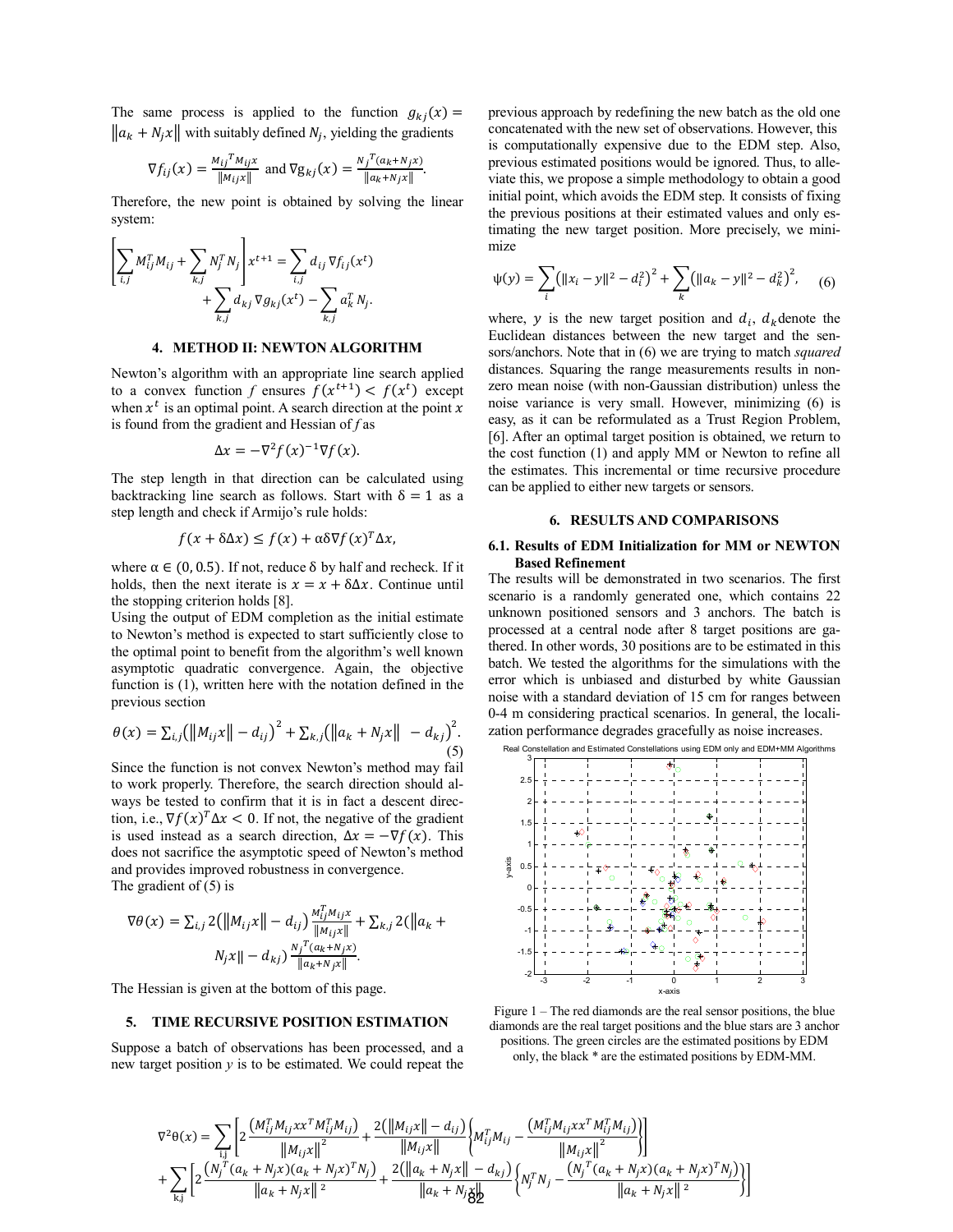Fig. 1 shows the true constellation and estimated constellation using only EDM or EDM concatenated with MM Algorithms of the first scenario. The advantages of giving the EDM completion output as an initial starting point to MM or Newton Algorithms are obvious.

To verify the improvement of MM or NEWTON over plain EDM solutions, we compute the objective function in (1) at each iteration. In Fig. 2, which plots the objective function value versus the number of MM and Newton iterations, it is observed that after eight MM iterations or five Newton iterations, the value of  $\theta(x)$  drops rapidly and significantly. This demonstrates that MM or Newton's methods improve the overall localization results.



Figure  $2 - \theta(x)$  versus iteration number of MM and Newton.

We randomly generated a network of 20 sensors and 7 target positions to examine the accuracy of the methods. Monte Carlo simulation was used to find the mean and the variance of the positions estimated by EDM-MM for this sensor network. The accuracy of the EDM-MM method is clearly seen in Fig. 3.There is no uncertainty ellipsoid for the three anchor nodes, as their position are known.



Figure 3 – Calculated mean and variance of estimated positions. The red circles are the real positions of sensors and target. The black + is the mean of the positions and the blue ellipsoids show the uncertainity around the mean values.

The second simulation scenario is created in such a way that most sensors are placed over two parallel lines, and the target moves along the middle line. Since measured distances are approximately the same along the trajectory for the real sensor and its mirror image with respect to the trajectory axis,

ambiguities have more impact. Distinguishing and estimating the sensor and target positions becomes harder. For instance, in Fig. 4, sensors 1, 2 and 3 and their mirror images mostly obtain the same range measurements. Hence, at the end of the optimization algorithms estimated positions may come at reflected positions, which is the case in Fig. 4. Nevertheless, the advantage of giving the output of EDM completion to MM or Newton is more obvious in this scenario.



Figure 4 –The red diamonds are the real sensor positions, the blue diamonds are the real target positions and the blue stars are 3 anchor positions. The green circles are the estimated positions by EDM only, the black \* are the estimated positions by EDM-MM.

Fig. 5 depicts the behavior of  $\theta(x)$  for this scenario. Although the convergence rate of Newton is impressive, MM was found to be more robust.



Figure 5–  $\theta(x)$  versus iteration number of MM and Newton.

Both MM and Newton's method could not reach the optimal point for the function in (1) unless a good starting point is available. Thus, using the output of EDM completion as an initial estimate to the methods is crucial.

#### 6.2. Results and Comparisons of Time Recursive Initialization for MM or Newton Based Refinement

A sensor network of 17 unknown positioned sensors, 3 anchor and 7 target positions are randomly generated to test the time recursive or incremental initialization algorithm.

24 positions are estimated in the first batch with EDM-MM method. Next, a new target range measurement is obtained by the sensors and a new position is estimated by fixing the previously estimated positions while minimizing (6). The newly estimated target position and all positions estimated in